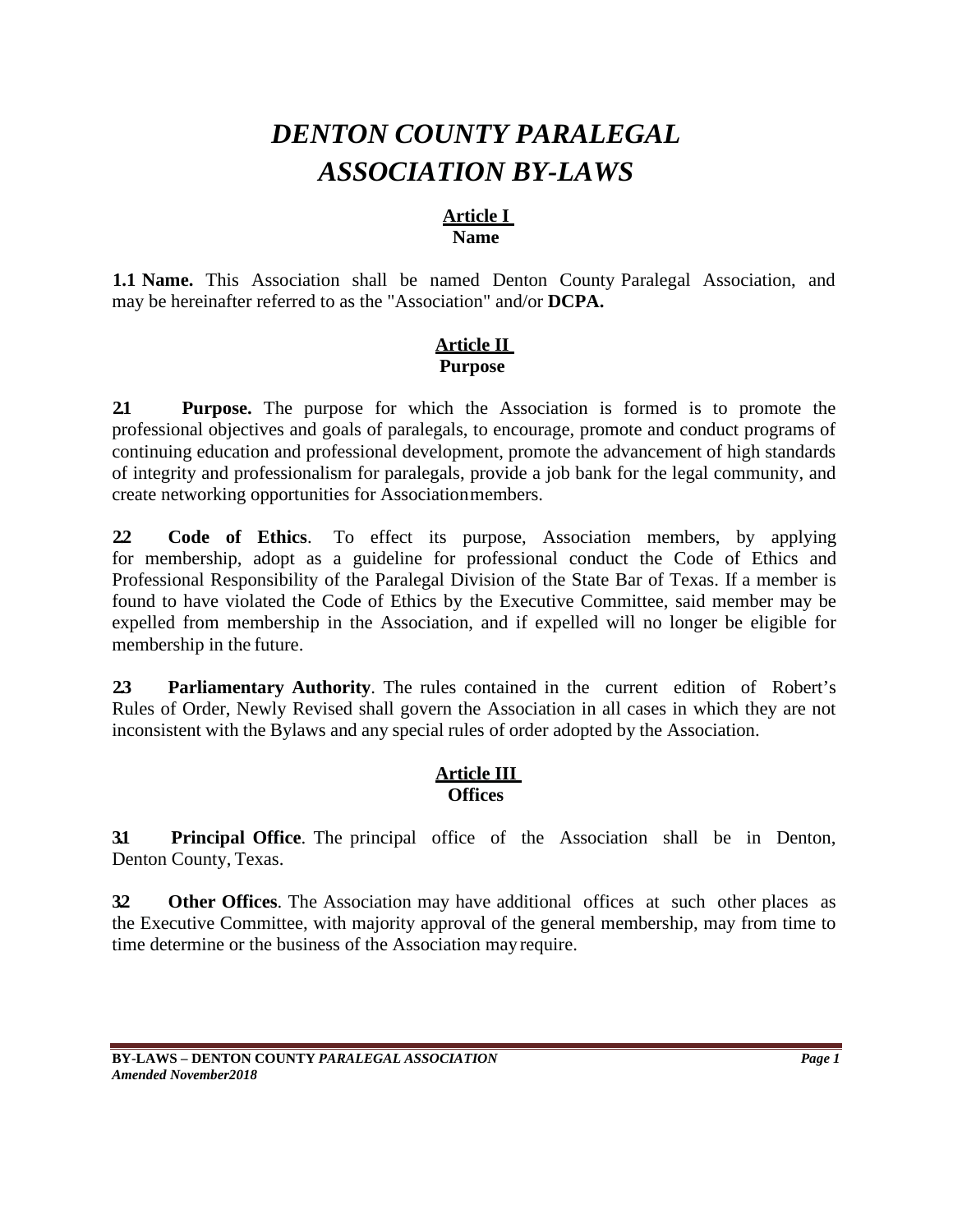# **Article IV Membership**

- **4.1 Classes of Membership**. There shall be five (5) classes of members of the Association, as follows:
	- (a) **Voting Membership**: An individual eligible for voting membership shall be someone employed, under the supervision of an attorney, as a paralegal or legal assistant who:
		- (i) is a resident of Denton County, Texas, upon application;

or

- (ii) is currently employed in Denton County, Texas, upon application; and
- (iii) has valid proof of completion of a full course of studies prescribed for training as a paralegal or legal assistant at an institutionally accredited college, university or other post-secondary school;or
- (iv) has been previously employed as a paralegal or legal assistant for a minimum of three consecutive years;or
- (v) has been employed as a paralegal or legal assistant for six months immediately preceding application formembership.
- (b) **Associate Membership**: A person eligible for associate membership shall be an individual who:
	- (i) has met the requirements of (a)(iii) or (a)(iv) above but is not employed as a paralegal or legal assistant or does not meet the requirements of  $(a)(i)$  or  $(a)(ii)$  above; or
	- (ii) is currently enrolled and actively participating in a post secondary Paralegal Education Program; or
	- (iii) meets the requirements of active membership but chooses to be listed as an associate member; or
	- (iv) has an interest in becoming a paralegal.

An associate member in good standing may participate in the functions of the Association, but shall not be eligible to vote; to hold any office set forth in these By-laws; or, serve as chair of a committee.

(c) **Professional Colleague Membership:** A person eligible for Professional Colleague Membership shall be a person who upon application has the following qualifications: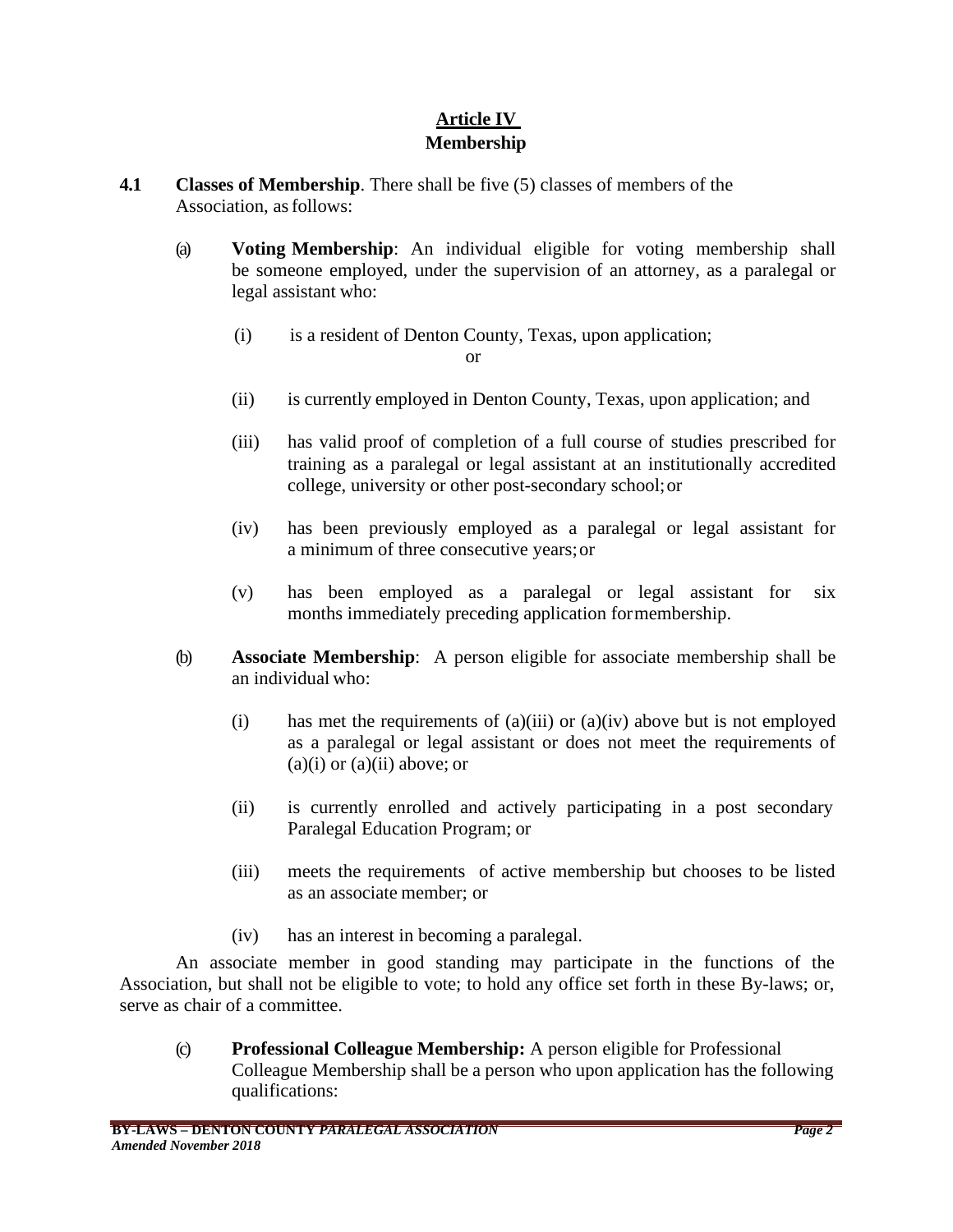(i) is currently employed in the legal community, including as court personnel, but is not employed as a paralegal or legal assistant and does not meet the qualifications for Voting Membership.

A Professional Colleague member in good standing may participate in the functions of the Association, including being eligible to vote and to serve as chair of a committee, but shall not hold any office set forth in these By-laws.

- (d) **Business Membership**: Business membership may be presented to a professional organization, corporation, or individual who:
	- (i) pledges and provides support for the Association, its members, and the paralegal profession;

A Business member in good standing may attend and participate in the functions of the Association, but shall not be eligible to vote; to hold any office set forth in these Bylaws; or, serve as chair of a committee.

- (e) **Emeritus Membership**: A person eligible for emeritus membership shall be a current active member of the Associationwho:
	- (i) is no longer employed as a paralegal and who has retired from the profession; or
	- (ii) moved out of state; or
	- (iii) taken a leave of absence; or
	- (iv) begun work in another profession.

An emeritus member in good standing may attend and participate in the functions of the Association, but shall not be eligible to vote; to hold any office set forth in these Bylaws; or serve as chair of a committee.

**4.2 Admission Procedure**. Application for membership shall be made on a form approved by the Executive Committee for this purpose or through the Association website. Such application shall be submitted to the Treasurer, who will forward the application to the Chair of the Membership Committee for processing. In the event the Chair of the Membership Committee receives an application with payment of dues directly, the Chair shall forward a copy of the application and the dues to the Treasurer. The first year's dues shall be paid contemporaneously with application for membership in the Association.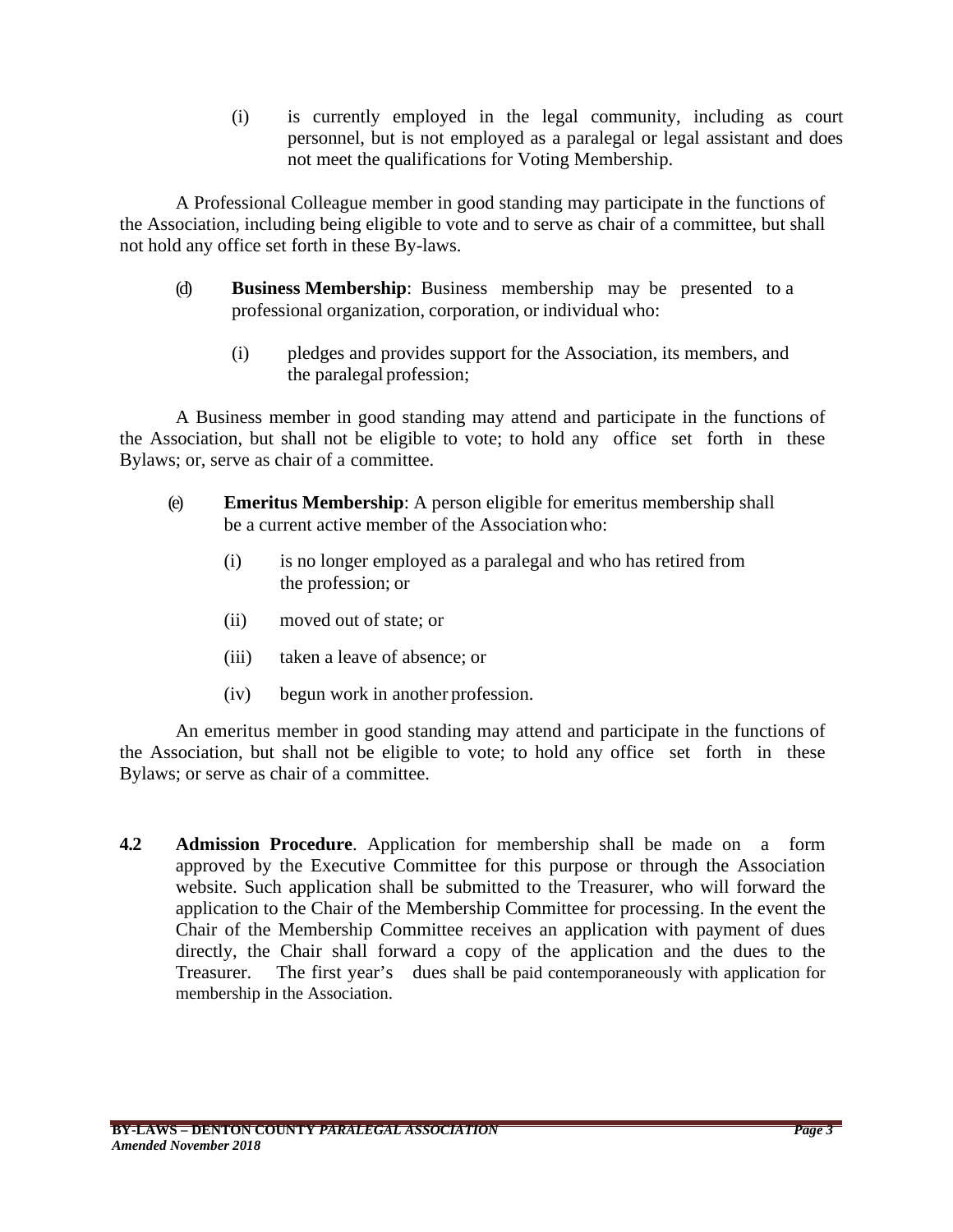- (a) **Acceptance of Application**. Upon a determination by the Membership Committee that an applicant meets the requirements for the status for which the applicant has applied the Membership Committee shall notify the applicant of the acceptance within ten (10) days of submission of the application. The Membership Committee shall submit sustaining membership applications to the Executive Committee for final approval.
- (b) **Denial of Application**. If the Membership Committee determines that an applicant does not meet the requirements for membership, the Membership Committee shall deny the application for membership. Notice of such denial shall be given by the Membership Committee Chair to such applicant within ten (10) days of submission of the Application. Denial of a membership application shall not preclude application by the applicant at a later time.

**4.3 Renewal of Membership**. Each member shall pay annual dues on or before the oneyear anniversary date of their acceptance as members. The amount of the annual dues shall be determined by a majority vote of the membership. Failure of an active member to pay annual dues as required shall result in suspension of such member's privileges until such dues are brought current. Members are required to advise the Association of any changes that may affect membership status at the time of payment of dues.

**4.4 Reclassification**. Should a member of the Association desire to change the classification of membership status, such member may apply for the desired status indicating on the application form that the application is for reclassification purposes. Denial of a request for reclassification shall not affect membership under the member's previous status. Reclassification shall be made on the date of the member's renewal.

# **Article V Officers**

**5.1 Officers**. The officers of the Association shall include a President, President-Elect, Secretary, Treasurer, and Historian. All officers with the exception of President and Historian, shall be elected by a general election of all eligible voting members. The Historian shall be appointed by the President and serve the same term as the President. Said appointment subject to approval by a majority vote of the ExecutiveCommittee.

**5.2 Qualification of Officers**. Each elected officer must be an active member of the Association in good standing in order to be nominated for office, and remain so throughout the term of office. In addition to the qualifications set forth in this section, eligibility for office shall include at least one (1) year of prior active membership in the Association.

**5.3 Term of Office**. Each newly elected officer shall assume the duties of office on the first day of January in each year for a term of one year. Any member appointed or elected to fill an unexpired term of office shall assume the duties of office immediately upon appointment.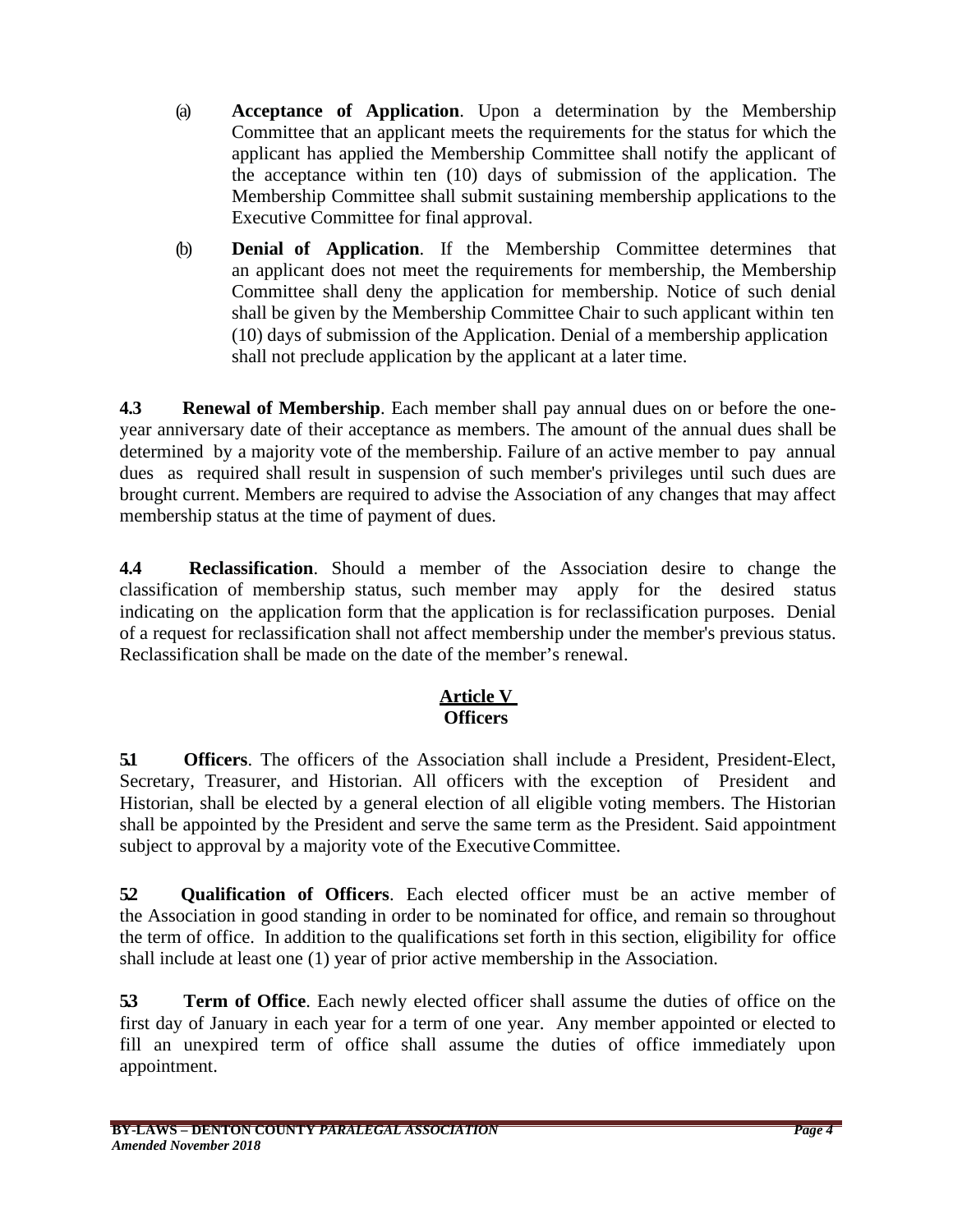**5.4 Filling of Vacancies**. Should any officer cease to be an active member in good standing or resigns at any time during the term of office, the remaining members of the Executive Committee shall immediately declare that office vacant, and with the exception of the offices of President, President-Elect, and Historian, a new officer to fill the vacancy shall be appointed as hereinafter provided. In addition to the qualifications set forth in this section, eligibility of the office shall include at least one year of prior membership in the Association.

Should the office of the President be vacated, the remaining term shall be filled by the President-Elect as hereinafter provided.

Should the office of the President-Elect be vacated, the Executive Committee shall immediately declare that office vacant, and seek nominations for that office from the floor at the next regular meeting of the Association. The President-Elect shall then be elected by the voting members after all nominations have been approved by the ExecutiveCommittee.

Should the office of Historian be vacated, the President shall appoint an active member in good standing to be Historian with said appointment subject to approval by a majority vote of the Executive Committee.

**5.5 Duties of Officers**. The duties of each officer shallbe:

#### **a) President:**

- 1) To preside over all regular meetings of theAssociation;
- 2) To serve as Chair of the Executive Committee;
- 3) Appoint all committee chairs, with exception of the Membership Committee Chair;
- 4) To serve as an ex-officio member of all committees;
- 5) To act as official liaison of the Association to other organizations;
- 6) To ensure that the business of the Association is conducted in accordance with the applicable rules of parliamentary procedure and with these By-laws; and
- 7) To perform all such other duties as may be directed by the membership and the Executive Committee.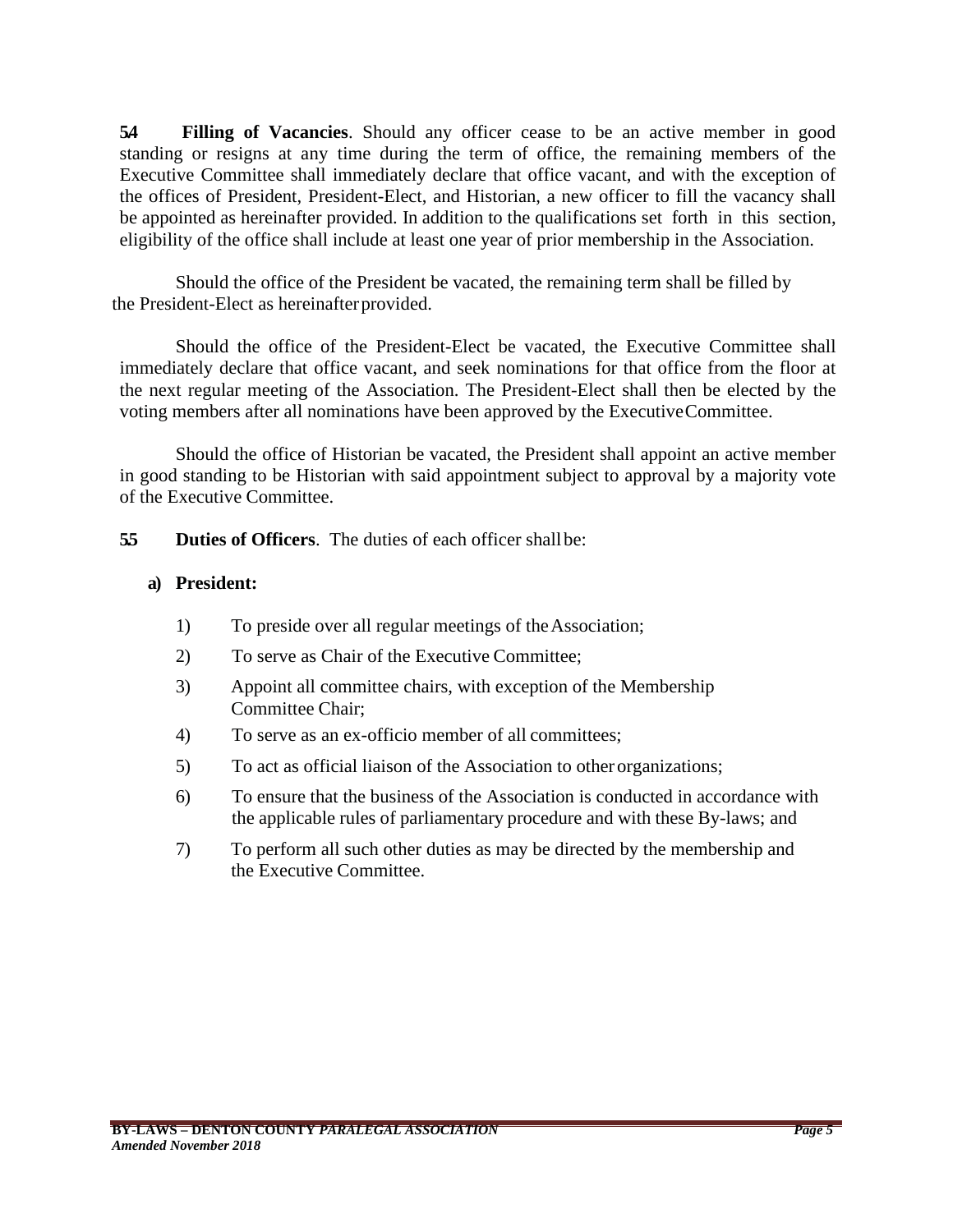## **b) President-Elect:**

- 1) To prepare the agendas for all regular meetings of the membership and the Executive Committee;
- 2) To submit the agendas for regular meetings of the membership for publication in the Association Newsletter in advance of meetings;
- 3) To act in the President's stead when the President is unavailable or unable to act;
- 4) To serve as President of the Association if the President is unable to fulfill the term of office;
- 5) To serve as President of the Association upon fulfillment of the term as President- Elect beginning on the first day of January of each year; and
- 6) To perform all such other duties as may be directed by the membership and the Executive Committee.

#### **c) Secretary/Parliamentarian:**

- 1) To record and maintain the minutes of each meeting of the membership and the Executive Committee;
- 2) To prepare and submit for publication in the Association Newsletter highlights of each regular meeting of the membership;
- 3) To accept reports and budgets from the committees and distribute to the membership at regular and annual membershipmeetings;
- 4) To distribute all notices and information regarding the Association to the Association members;
- 5) As Parliamentarian, advise the President and Executive Committee, when called upon, regarding conduct of Association business; and
- 6) To perform all such other duties as may be directed by the membership and the Executive Committee.

## **d) Treasurer:**

- 1) To maintain all accounts held in the name of the Association for the Association's benefit;
- 2) To prepare the budget for each fiscal year;
- 3) To prepare financial reports to be available at each meeting of the membership, and meeting of the Executive Committee;and
- 4) To perform all such other duties as may be directed by the membership and the Executive Committee.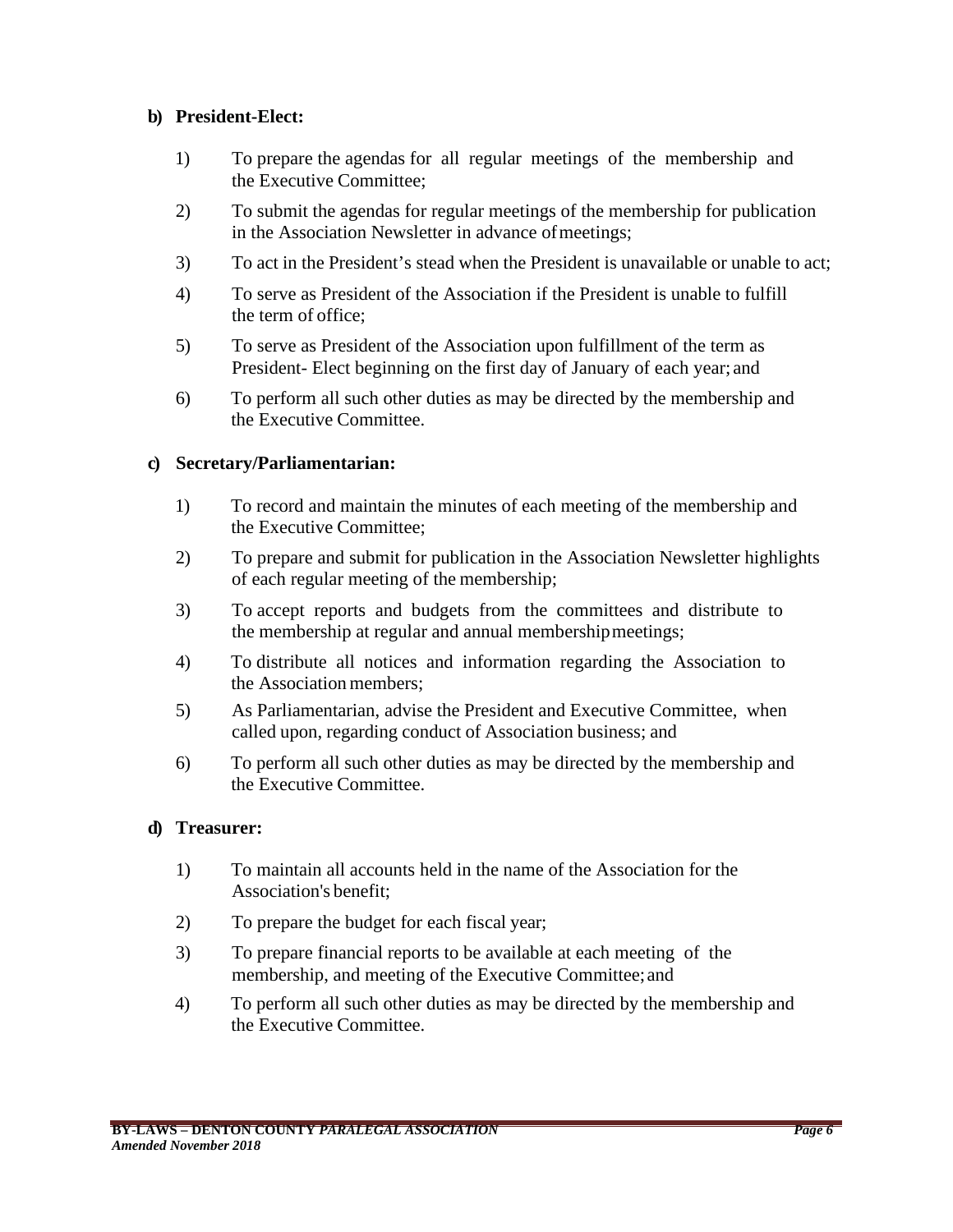#### **e) Historian:**

- 1) To maintain an account of the Association's activities during his/her term of office which, upon approval by the general membership, shall become a permanent part of the Association's official history; and
- 2) To perform all such other duties as may be directed by the membership and the Executive Committee.

**5.6 Election Procedure.** An active member may declare as a candidate for office of President-Elect, Secretary/Parliamentarian, or Treasurer by submitting written notice of candidacy to the Chair of the Membership Committee no later than the fifteenth (15) day of September of each year. Such notice shall include the candidate's name, business address, telephone number, and the office for which the member desires to be considered.

The Membership Committee shall review each such notice of candidacy received for eligibility of the member to serve as an officer. At the meeting of the Association held in September of each year, the general membership shall hear declarations and nominations for candidates for each office.

At the meeting of the Association held in October of each year, elections shall be conducted by official ballot. In the event any active member cannot be physically present, such absent member may vote by proxy given as such absent member may direct. Each officer shall be elected by a majority vote of the active membership present and voting at the annual meeting.

#### **Article VI Executive Committee**

**6.1 Executive Committee**. The Executive Committee of the Association shall be composed of the President, President-Elect, Secretary/Parliamentarian, Treasurer and Historian.

**6.2 Responsibilities.** The responsibilities of the Executive Committee shall include but not be limited to the following:

- (a) Disposition of matters which require immediate attention by the Association, provided however, that any such matter does not require a vote of the general membership
- (b) To maintain and keep at all times the By-laws of the Association, as the same are adopted and as same may from time to time be amended, and to make available to each member a current copy of the By-laws upon a member's acceptance to the Association or upon a member's reasonable request. The Executive Committee shall further review action contemplated by the Association to ensure that such action is not in contravention to the By-laws of the Association. In the event amendment to the By-laws may become necessary, the Executive Committee may appoint an ad-hoc committee for the purpose of drafting the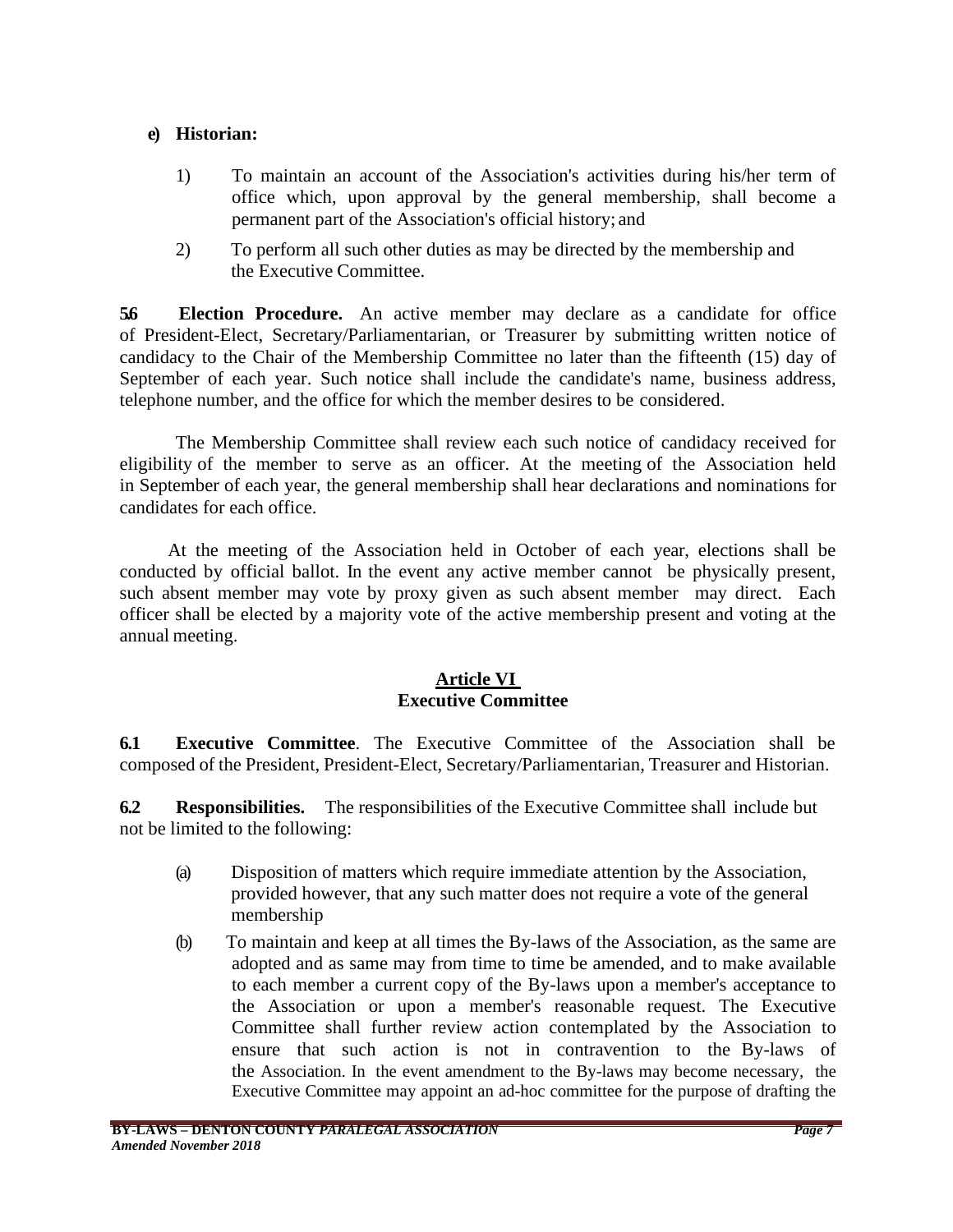proposed amendment for presentation to the membership of the association;

- (c) Establish, adopt and amend the Standing Rules and Procedures of the Association, when such are deemed necessary to carry out the By-laws of the Association and to serve the purpose of the Association. The Standing Rules and Procedures, as adopted, shall be placed under a separate heading in the official records of the Association;
- (d) To appoint the Chair of the Membership Committee each year by a majority vote of the Executive Committee; and
- (e) To take such other action as may be or become necessary to ensure the efficient and timelyoperation of Association business.

## **Article VII**

#### **Committees**

**7.1 Committees.** The Committees herein described shall be maintained at all times pursuant to the authority given hereunder. Each Committee shall act in accordance with its general purpose as set forth hereinafter and as may be charged from time to time by the membership acting by and through the Executive Committee.

The incoming Committee Chair shall recruit the members of each Committee.

Each Committee shall prepare a quarterly written report to the membership of its activities and submit it to the Executive Committee no later than fourteen (14) days prior to the regular membership meetings in March, June, and September of each year. Each Committee shall prepare a final written report containing all activities of the Committee for the year, and including the annual approved Committee budget, Committee expenses, and any income earned by the Committee, if applicable, and submit it to the Executive Committee no later than fourteen (14) days prior to the November meeting each year.

Each incoming Committee shall review the proposed annual budget proposed by the outgoing Committee and make proposed changes, if any, to that budget and submit final proposed budget to the Executive Committee no later than January 1st of each year.

No provision of these By-laws shall be intended to limit the number of Committees which may be created from time to time upon appointment by the President or a majority vote of a meeting of the members.

**7.2 Continuing Legal Education (CLE) Committee.** The duties of the CLE Committee shall be to develop proposals for continuing legal education projects. The CLE Committee shall pursue such projects as are authorized and directed by the Executive Committee. The Committee shall procure speakers and/or materials for continuing legal education presentations to the Association's members.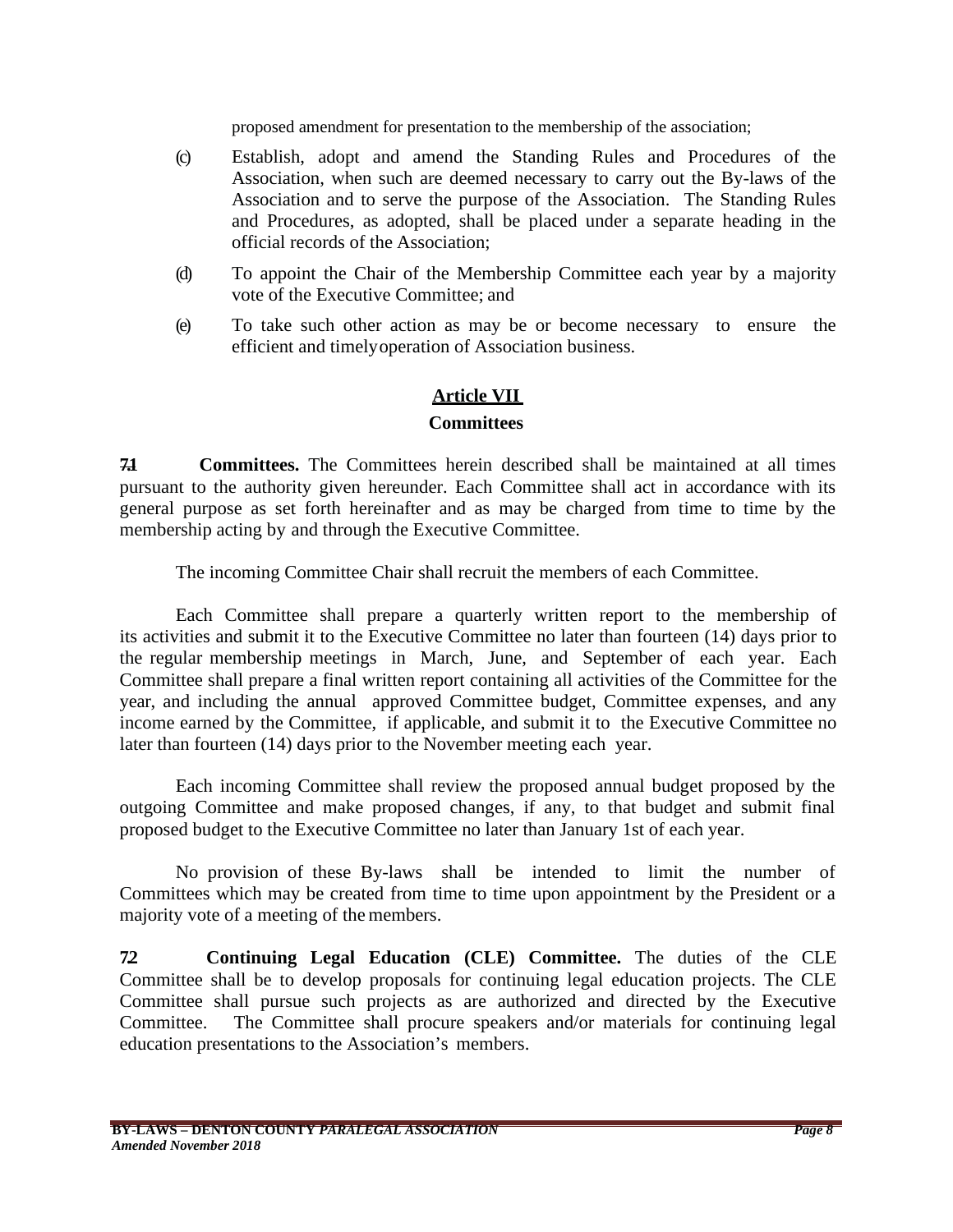**7.3 Fund-Raising Committee.** The duties of the Fund-Raising Committee shall be to develop and pursue fund-raising projects for the Association as approved by the Executive Committee.

**7.4 Legal Directory Committee.** The duties of the Legal Directory Committee shall be to compose a Legal Directory serving the legal community in the Denton County Area containing such information as the Executive Committee may direct in the format the Executive Committee determines at its discretion.

**7.5 Membership Committee**. The duties of the Membership Committee shall include the following:

- a) The Membership Committee shall review and investigate as may be required all applications for membership submitted to the Association and to notify applicants accordingly of acceptance or denial pursuant to the provisions of Article IV of these By-laws. The Committee shall review standards for membership and the membership application and make such recommendations for amendment thereto to the Executive Committee as the Membership Committee may deem necessary.
- b) The Membership Committee shall ensure that membership applications are available to the general membership by the January meeting each year.
- c) The Membership Committee shall ensure the membership directory section of the Association website is up-to-date.
- d) The Membership Committee shall compile the slate of eligible candidates for office prior to the meeting of the Association held in October of each year, as more specifically set forth in Article V of these By-laws, and as may be required to fill a vacant office for an unexpired term.
- e) The Membership Committee shall develop member services to be provided by or through the Association as may be directed by the membership and/or Executive Committee.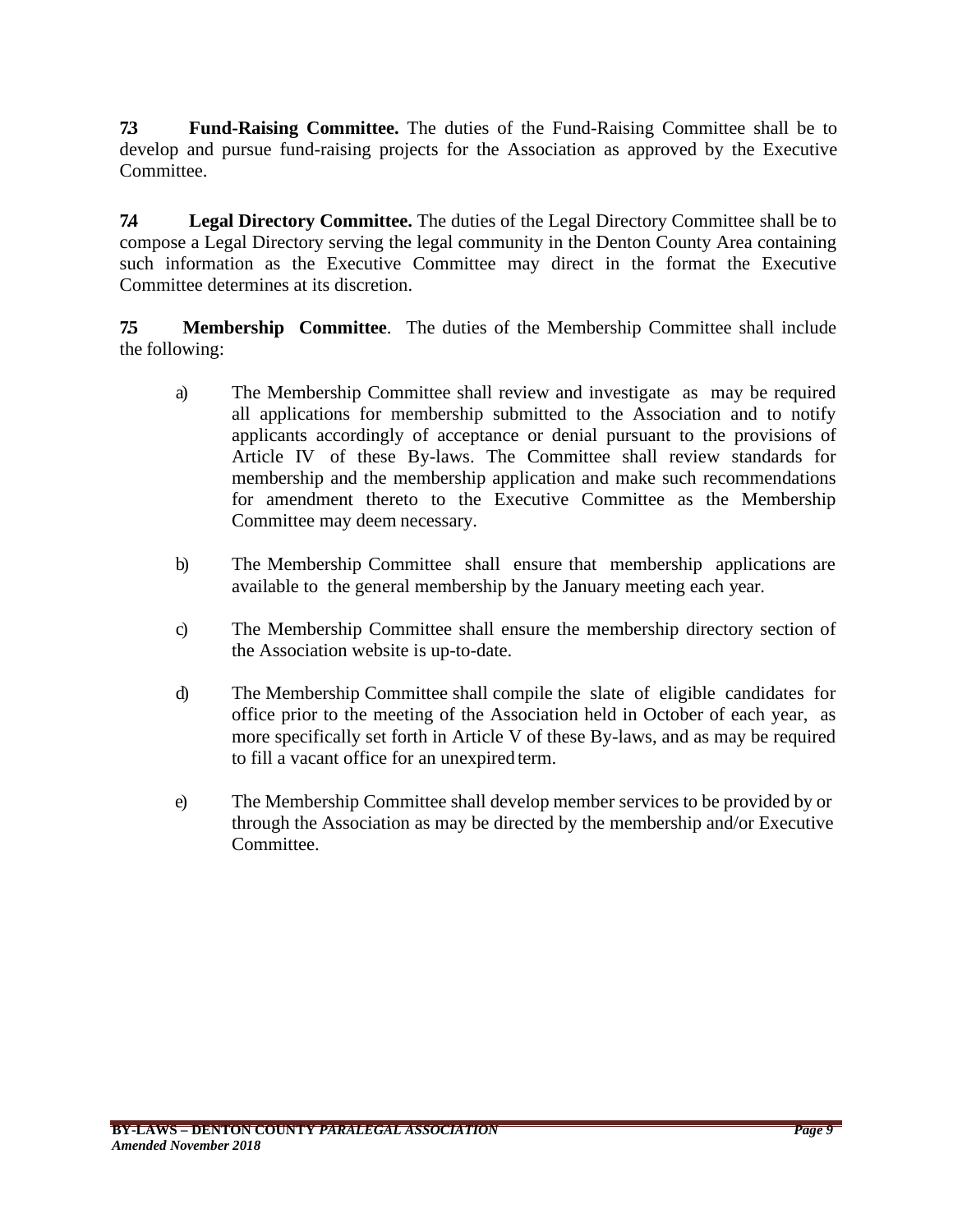**7.6 Newsletter Committee.** The duties of the Newsletter Committee shall be to create and distribute the Association's newsletter which shall be known as "The Verdict". The Committee shall retain editorial discretion over the content of the newsletter, provided, however, if any article submitted for publication is revised or altered in any manner, permission of the author shall be required prior to publication.

**7.7 Membership Scholarship Award Committee.** The duties of the Membership Scholarship Award Committee shall be to award a scholarship to a State Bar of Texas, Paralegal Division approved school, NALA, NFPA and/or TBLS, or in the alternative, to the Texas Advanced Paralegal Seminar (TAPS), yearly to a qualified member applicant. All applicants must meet the requirements set forth under the DCPA Standing Rules and Procedures. Recipients of this scholarship are selected at the sole discretion of the DCPA Executive Committee.

**7.8 Social Committee.** The Social Committee shall make recommendations for social activities and events to benefit the members to the Executive Committee, and shall plan and organize such activities and events, as approved by the Executive Committee.

## **Article VIII Meetings**

**8.1 Membership Meetings.** A regular meeting of the general membership of the Association may be held each month at such time and place as may be announced by the Executive Committee. Notice of the meetings shall be sent to the members via email, on the Association website, and published in the Association's newsletter.

**8.2 Executive Committee Meetings**. Meetings of the Executive Committee shall be upon the request of at least three members of the Executive Committee and shall be deemed to be an "executive session" as defined by Robert's Rules of Order.

**8.3 Annual Meetings**. The regular meeting held in November of each year shall be designated as the Annual Meeting for the purpose of receiving annual reports of the officers and committees, inauguration of officers for the ensuing term, and such other business as may be properly brought before the meeting.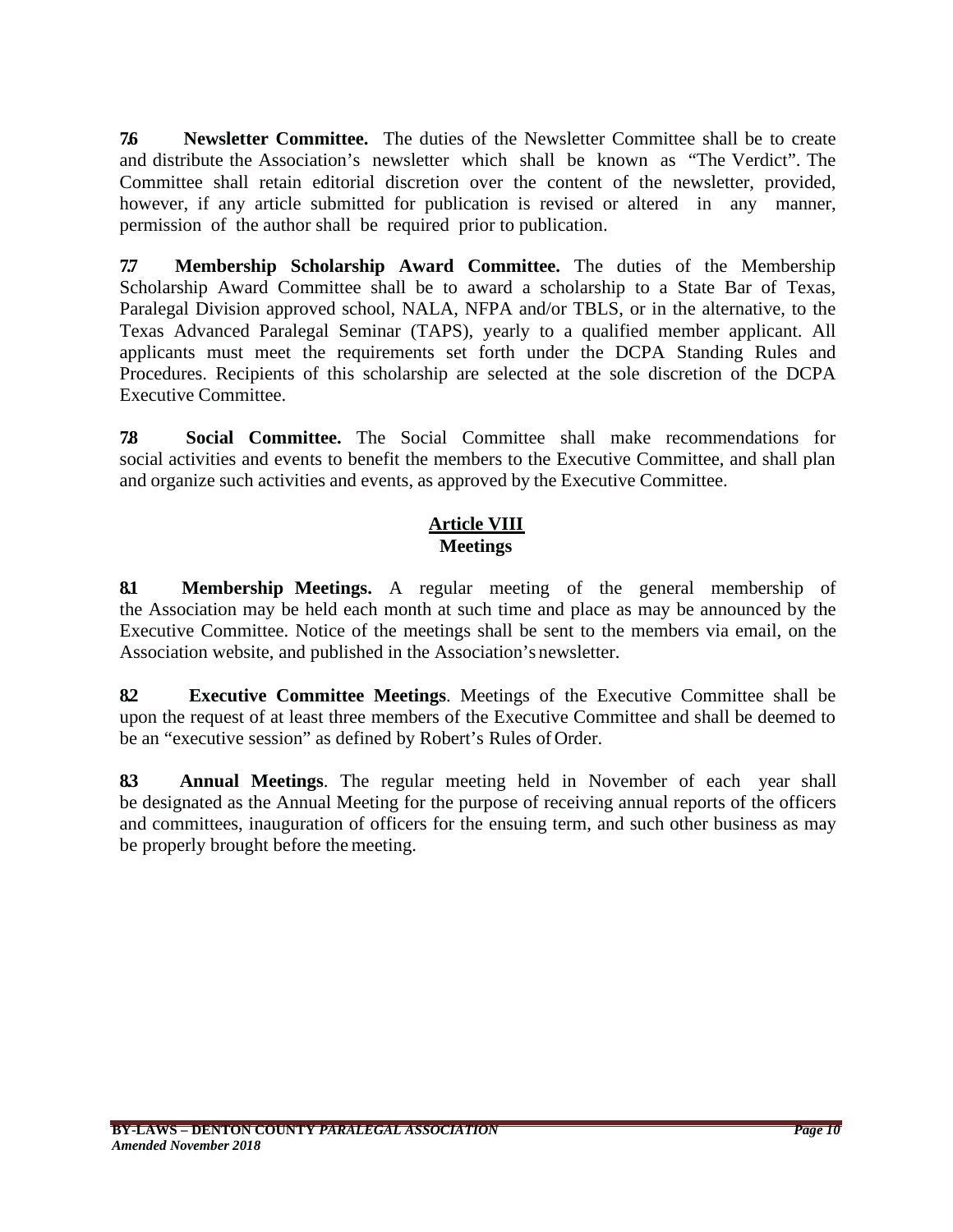# **Article IX General Provisions**

**9.1 Fiscal Year**. The fiscal year of the Association shall begin on the first day of January and shall end on the last day of December.

**9.2 Assets.** The Association shall be authorized to raise funds by fees, dues, solicitations, benefits, lectures, and other legitimate methods. The Association shall be authorized to receive gifts, legacies, and bequests (for general or specific purposes), subject to the approval of the Executive Committee.

**9.3 Expenses.** Prior to the beginning of each fiscal year, the Executive Committee shall adopt a budget for the year. The Treasurer shall be authorized to make any expenditure provided in said budget subject to approval of the Executive Committee.

**9.4 Annual Statement**. The Treasurer shall present at each Annual Meeting, and when called for by the Executive Committee, a full and clear statement of the financial condition of the Association.

**9.5 Construction.** If any portion of these By-laws shall become invalid or inoperative, then, so far as is reasonable and possible, the remainder of the By-laws, as amended from time to time, shall be considered valid and operative, and effect shall be given to the intent manifested by the portion held invalid orinoperative.

**9.6 Amendment**. These By-laws may be amended, including this provision, upon a 2/3 present active voting membership at the meeting at which the vote of said proposed amendment is to be conducted.

In this regard, notice of any proposed amendment to these By-laws shall be published in the Association's monthly newsletter no later than the issue distributed immediately prior to the meeting at which the vote of said proposed amendment is to be conducted.

**9.7 Notice.** Whenever under the By-laws, notice is required to be given to any member, officer, or committee member, and no provision is made as to how such notice shall be given, notice may be by personal notice (including telephone notice), or written notice by hand delivery, by mail, or other similar method of communication, including facsimile transmission or electronic mail transmission, addressed to the member, officer or committee member at such person's address as it appears on the books of the Association. Unless otherwise set forth herein, any notice required or permitted to be given by mail shall be deemed to be delivered when deposited in the United States mail, postage prepaid.

**9.8 Dissolution.** DCPA will continue in existence as long as at least three members recognize the need for DCPA and agree to keep it in operation under these By-laws. DCPA will be dissolved in the event that there are no longer at least three (3) active members that agree to keep DCPA in operation as described in Article 2.1 of these By-laws. In this event all debts and other obligations will be met and to the extent allowed by Texas law, the